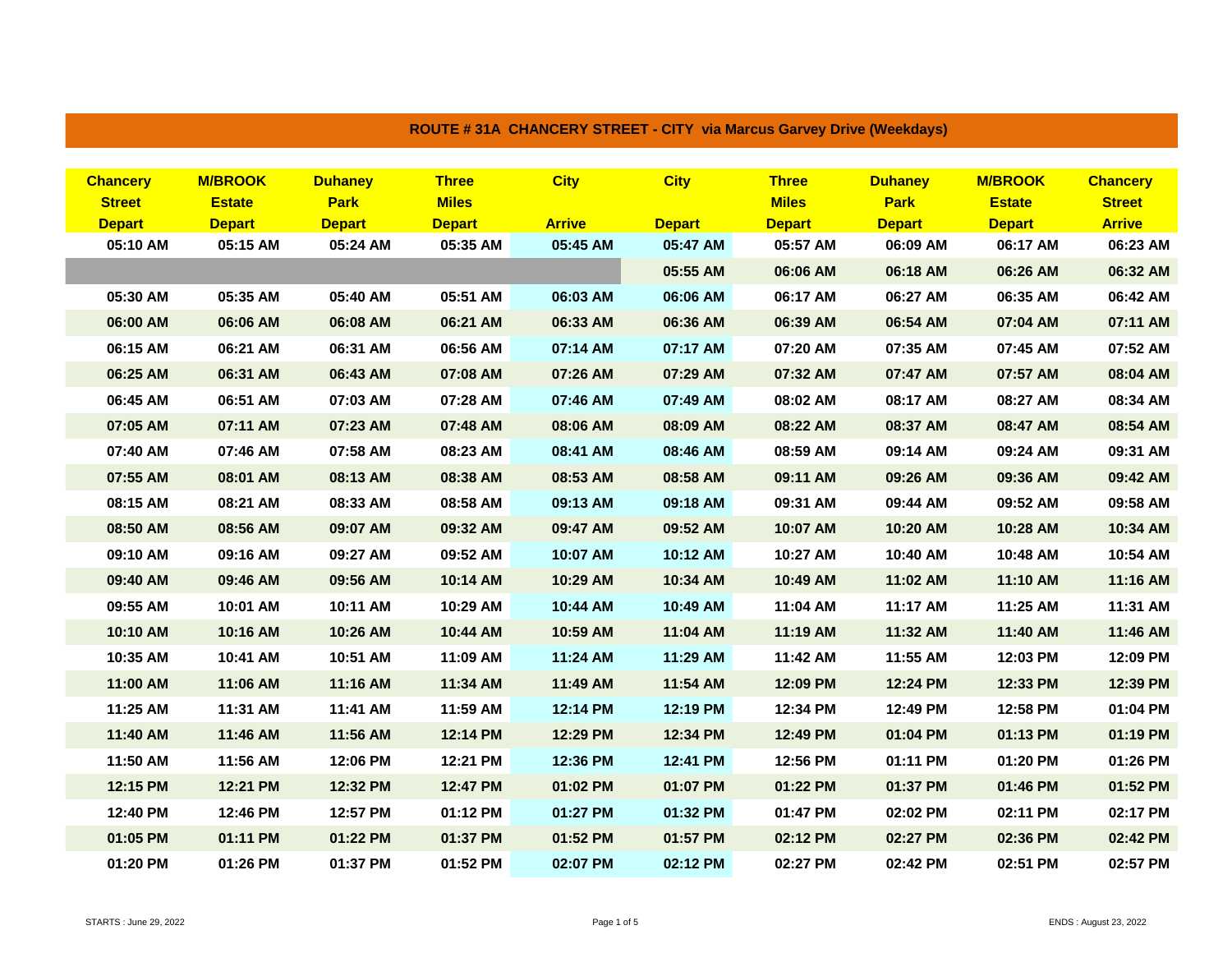| 01:35 PM | 01:41 PM | 01:52 PM | 02:07 PM | 02:22 PM | 02:27 PM | 02:42 PM | 02:57 PM | 03:06 PM | 03:12 PM |
|----------|----------|----------|----------|----------|----------|----------|----------|----------|----------|
| 02:10 PM | 02:16 PM | 02:27 PM | 02:42 PM | 02:57 PM | 03:02 PM | 03:17 PM | 03:32 PM | 03:41 PM | 03:47 PM |
| 02:30 PM | 02:36 PM | 02:47 PM | 03:02 PM | 03:17 PM | 03:22 PM | 03:37 PM | 03:52 PM | 04:01 PM | 04:08 PM |
| 02:55 PM | 03:01 PM | 03:12 PM | 03:27 PM | 03:42 PM | 03:47 PM | 04:02 PM | 04:22 PM | 04:33 PM | 04:40 PM |
| 03:08 PM | 03:14 PM | 03:25 PM | 03:40 PM | 03:55 PM | 04:00 PM | 04:15 PM | 04:35 PM | 04:46 PM | 04:53 PM |
| 03:25 PM | 03:31 PM | 03:42 PM | 03:57 PM | 04:12 PM | 04:15 PM | 04:45 PM | 05:05 PM | 05:16 PM | 05:23 PM |
| 03:50 PM | 03:56 PM | 04:07 PM | 04:27 PM | 04:42 PM | 04:45 PM | 05:15 PM | 05:35 PM | 05:46 PM | 05:53 PM |
| 04:15 PM | 04:21 PM | 04:32 PM | 04:52 PM | 05:07 PM | 05:10 PM | 05:40 PM | 06:00 PM | 06:11 PM | 06:18 PM |
| 04:50 PM | 04:56 PM | 05:07 PM | 05:27 PM | 05:42 PM | 05:47 PM | 06:17 PM | 06:37 PM | 06:48 PM | 06:54 PM |
| 05:05 PM | 05:11 PM | 05:22 PM | 05:42 PM | 05:57 PM | 06:02 PM | 06:32 PM | 06:49 PM | 07:00 PM | 07:06 PM |
| 05:25 PM | 05:31 PM | 05:42 PM | 06:02 PM | 06:17 PM | 06:20 PM | 06:50 PM | 07:07 PM | 07:18 PM | 07:24 PM |
| 06:00 PM | 06:06 PM | 06:17 PM | 06:37 PM | 06:52 PM | 06:55 PM | 07:15 PM | 07:32 PM | 07:43 PM | 07:49 PM |
| 06:30 PM | 06:36 PM | 06:42 PM | 06:54 PM | 07:09 PM | 07:12 PM | 07:32 PM | 07:49 PM | 08:00 PM | 08:06 PM |
| 07:00 PM | 07:06 PM | 07:12 PM | 07:24 PM | 07:39 PM | 07:42 PM | 08:02 PM | 08:16 PM | 08:24 PM | 08:30 PM |
| 07:30 PM | 07:36 PM | 07:42 PM | 07:54 PM | 08:09 PM |          |          |          |          |          |
| 08:00 PM | 08:06 PM | 08:12 PM | 08:24 PM | 08:35 PM | 08:45 PM | 08:58 PM | 09:12 PM | 09:21 PM | 09:27 PM |
| 08:30 PM | 08:36 PM | 08:42 PM | 08:54 PM | 09:05 PM |          |          |          |          |          |

**ROUTE # 31A CHANCERY STREET - CITY via Marcus Garvey Drive (Saturdays)**

| <b>Chancery</b> | <b>M/BROOK</b> | <b>Duhanev</b> | <b>Three</b>  | <b>City</b>   | <b>City</b>   | <b>Three</b>  | <b>Duhanev</b> | <b>M/BROOK</b> | <b>Chancerv</b> |
|-----------------|----------------|----------------|---------------|---------------|---------------|---------------|----------------|----------------|-----------------|
| <b>Street</b>   | <b>Estate</b>  | <b>Park</b>    | <b>Miles</b>  |               |               | <b>Miles</b>  | <b>Park</b>    | <b>Estate</b>  | <b>Street</b>   |
| <b>Depart</b>   | <b>Depart</b>  | <b>Depart</b>  | <b>Depart</b> | <b>Arrive</b> | <b>Depart</b> | <b>Depart</b> | <b>Depart</b>  | <b>Depart</b>  | <b>Arrive</b>   |
| 05:25 AM        | 05:31 AM       | 05:41 AM       | 05:51 AM      | 06:01 AM      | 06:03 AM      | 06:13 AM      | 06:23 AM       | 06:32 AM       | 06:38 AM        |
| 05:50 AM        | 05:56 AM       | 06:06 AM       | 06:16 AM      | 06:26 AM      | 06:31 AM      | 06:45 AM      | 06:55 AM       | 07:04 AM       | 07:10 AM        |
| 06:15 AM        | 06:21 AM       | 06:31 AM       | 06:43 AM      | 06:55 AM      | 07:00 AM      | 07:14 AM      | 07:24 AM       | 07:33 AM       | 07:39 AM        |
| 06:40 AM        | 06:46 AM       | 06:56 AM       | 07:08 AM      | 07:20 AM      | 07:25 AM      | 07:39 AM      | 07:49 AM       | 07:58 AM       | 08:04 AM        |
| 07:05 AM        | 07:11 AM       | 07:21 AM       | 07:33 AM      | 07:45 AM      | 07:50 AM      | 08:04 AM      | 08:14 AM       | 08:23 AM       | 08:29 AM        |
| 07:25 AM        | 07:31 AM       | 07:41 AM       | 07:53 AM      | 08:05 AM      | 08:10 AM      | 08:24 AM      | 08:34 AM       | 08:43 AM       | 08:49 AM        |
| 07:47 AM        | 07:53 AM       | 08:03 AM       | 08:15 AM      | 08:27 AM      | 08:32 AM      | 08:46 AM      | 08:56 AM       | 09:05 AM       | 09:11 AM        |
| 08:09 AM        | 08:15 AM       | 08:25 AM       | 08:37 AM      | 08:49 AM      | 08:54 AM      | 09:08 AM      | 09:18 AM       | 09:27 AM       | 09:33 AM        |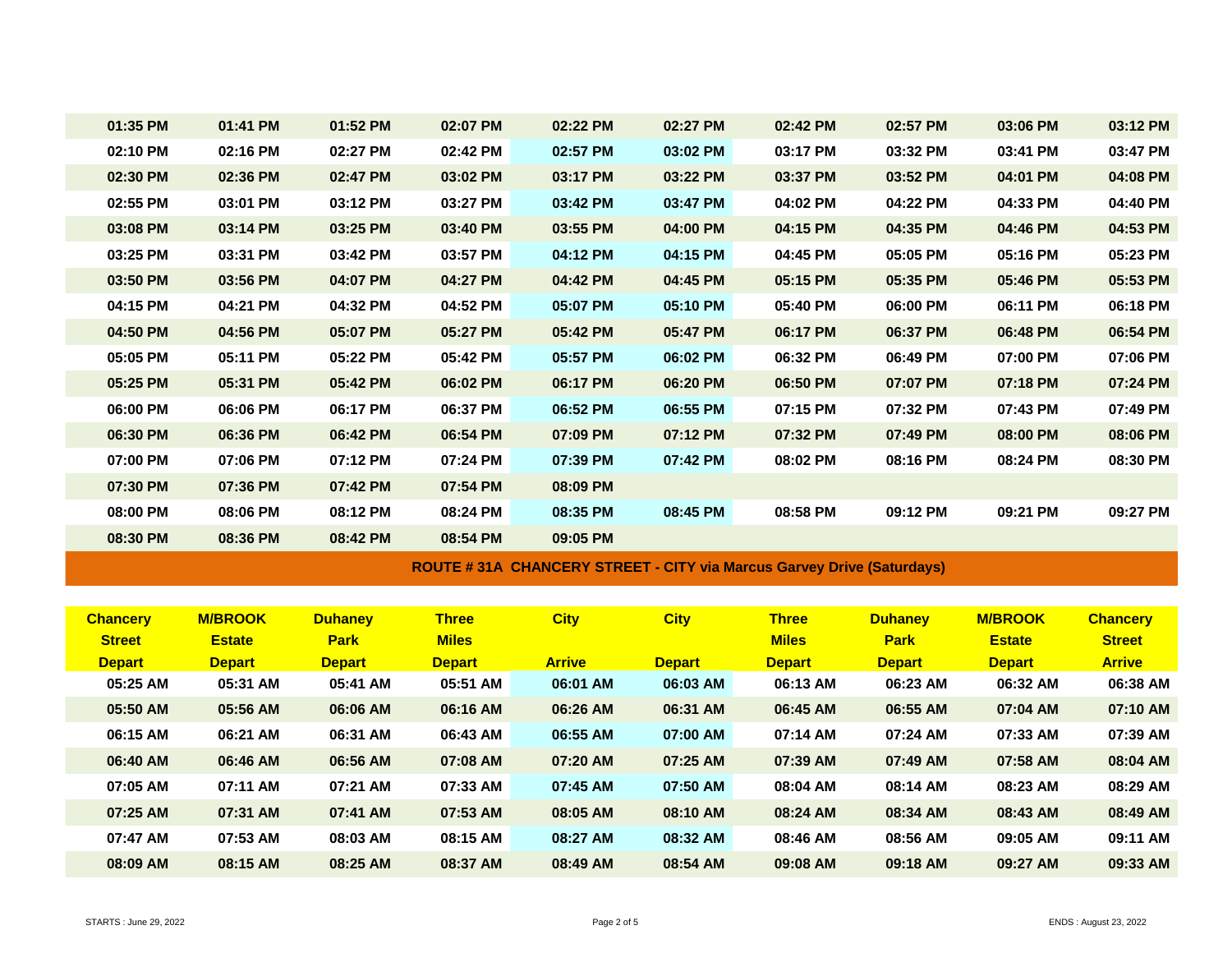| 08:31 AM   | 08:37 AM | 08:47 AM | 08:59 AM   | 09:11 AM   | 09:16 AM   | 09:30 AM | 09:40 AM | 09:49 AM | 09:55 AM |
|------------|----------|----------|------------|------------|------------|----------|----------|----------|----------|
| 08:53 AM   | 08:59 AM | 09:09 AM | 09:21 AM   | 09:33 AM   | 09:38 AM   | 09:52 AM | 10:02 AM | 10:11 AM | 10:17 AM |
| 09:15 AM   | 09:21 AM | 09:31 AM | 09:43 AM   | 09:55 AM   | 10:00 AM   | 10:14 AM | 10:24 AM | 10:33 AM | 10:39 AM |
| 09:37 AM   | 09:43 AM | 09:53 AM | 10:05 AM   | 10:17 AM   | 10:22 AM   | 10:36 AM | 10:46 AM | 10:55 AM | 11:02 AM |
| 09:59 AM   | 10:05 AM | 10:15 AM | 10:27 AM   | 10:39 AM   | 10:44 AM   | 10:58 AM | 11:08 AM | 11:17 AM | 11:23 AM |
| 10:21 AM   | 10:27 AM | 10:37 AM | 10:49 AM   | 11:01 AM   | 11:06 AM   | 11:20 AM | 11:30 AM | 11:39 AM | 11:45 AM |
| 10:43 AM   | 10:49 AM | 10:59 AM | 11:11 AM   | 11:23 AM   | 11:28 AM   | 11:42 AM | 11:52 AM | 12:01 PM | 12:07 PM |
| $11:05$ AM | 11:11 AM | 11:21 AM | $11:33$ AM | $11:45$ AM | 11:50 AM   | 12:04 PM | 12:14 PM | 12:23 PM | 12:29 PM |
| 11:27 AM   | 11:33 AM | 11:43 AM | 11:55 AM   | 12:07 PM   | 12:12 PM   | 12:26 PM | 12:36 PM | 12:45 PM | 12:51 PM |
| 11:49 AM   | 11:55 AM | 12:05 PM | 12:17 PM   | 12:29 PM   | 12:34 PM   | 12:48 PM | 12:58 PM | 01:07 PM | 01:13 PM |
| 12:11 PM   | 12:17 PM | 12:27 PM | 12:39 PM   | 12:51 PM   | 12:56 PM   | 01:10 PM | 01:20 PM | 01:29 PM | 01:35 PM |
| 12:30 PM   | 12:36 PM | 12:46 PM | 12:58 PM   | 01:10 PM   | $01:15$ PM | 01:29 PM | 01:39 PM | 01:48 PM | 01:54 PM |
| 12:55 PM   | 01:01 PM | 01:11 PM | 01:23 PM   | 01:35 PM   | 01:40 PM   | 01:54 PM | 02:04 PM | 02:13 PM | 02:19 PM |
| 01:17 PM   | 01:23 PM | 01:33 PM | 01:45 PM   | 01:57 PM   | 02:02 PM   | 02:16 PM | 02:26 PM | 02:35 PM | 02:41 PM |
| 01:39 PM   | 01:45 PM | 01:55 PM | 02:07 PM   | 02:19 PM   | 02:24 PM   | 02:38 PM | 02:48 PM | 02:57 PM | 03:03 PM |
| 02:01 PM   | 02:07 PM | 02:17 PM | 02:29 PM   | 02:41 PM   | 02:46 PM   | 03:00 PM | 03:10 PM | 03:19 PM | 03:25 PM |
| 02:23 PM   | 02:29 PM | 02:39 PM | 02:51 PM   | 03:03 PM   | 03:08 PM   | 03:22 PM | 03:32 PM | 03:41 PM | 03:47 PM |
| 02:45 PM   | 02:51 PM | 03:01 PM | 03:13 PM   | 03:25 PM   | 03:30 PM   | 03:44 PM | 03:54 PM | 04:03 PM | 04:09 PM |
| 03:07 PM   | 03:13 PM | 03:23 PM | 03:35 PM   | 03:47 PM   | 03:52 PM   | 04:06 PM | 04:16 PM | 04:25 PM | 04:31 PM |
| 03:29 PM   | 03:35 PM | 03:45 PM | 03:57 PM   | 04:09 PM   | 04:14 PM   | 04:28 PM | 04:38 PM | 04:47 PM | 04:53 PM |
| 03:51 PM   | 03:57 PM | 04:07 PM | 04:19 PM   | 04:31 PM   | 04:36 PM   | 04:50 PM | 05:00 PM | 05:09 PM | 05:15 PM |
| 04:13 PM   | 04:19 PM | 04:29 PM | 04:41 PM   | 04:53 PM   | 04:58 PM   | 05:12 PM | 05:22 PM | 05:31 PM | 05:37 PM |
| 04:35 PM   | 04:41 PM | 04:51 PM | 05:03 PM   | 05:15 PM   | 05:20 PM   | 05:34 PM | 05:44 PM | 05:53 PM | 05:59 PM |
| 04:57 PM   | 05:03 PM | 05:13 PM | 05:25 PM   | 05:37 PM   | 05:42 PM   | 05:56 PM | 06:06 PM | 06:15 PM | 06:21 PM |
| 05:19 PM   | 05:25 PM | 05:35 PM | 05:47 PM   | 05:59 PM   | 06:04 PM   | 06:16 PM | 06:26 PM | 06:35 PM | 06:41 PM |
| 05:41 PM   | 05:47 PM | 05:57 PM | 06:09 PM   | 06:21 PM   | 06:26 PM   | 06:38 PM | 06:48 PM | 06:57 PM | 07:03 PM |
| 06:03 PM   | 06:09 PM | 06:19 PM | 06:31 PM   | 06:43 PM   | 06:48 PM   | 07:00 PM | 07:10 PM | 07:19 PM | 07:25 PM |
| 06:25 PM   | 06:31 PM | 06:41 PM | 06:53 PM   | 07:05 PM   | 07:10 PM   | 07:22 PM | 07:32 PM | 07:41 PM | 07:47 PM |
| 06:47 PM   | 06:53 PM | 07:03 PM | 07:15 PM   | 07:27 PM   | 07:32 PM   | 07:44 PM | 07:54 PM | 08:03 PM | 08:08 PM |
| 07:09 PM   | 07:15 PM | 07:25 PM | 07:37 PM   | 07:49 PM   | 07:54 PM   | 08:06 PM | 08:16 PM | 08:25 PM | 08:30 PM |
| 07:31 PM   | 07:37 PM | 07:47 PM | 07:59 PM   | 08:11 PM   | 08:26 PM   | 08:36 PM | 08:46 PM | 08:55 PM | 09:00 PM |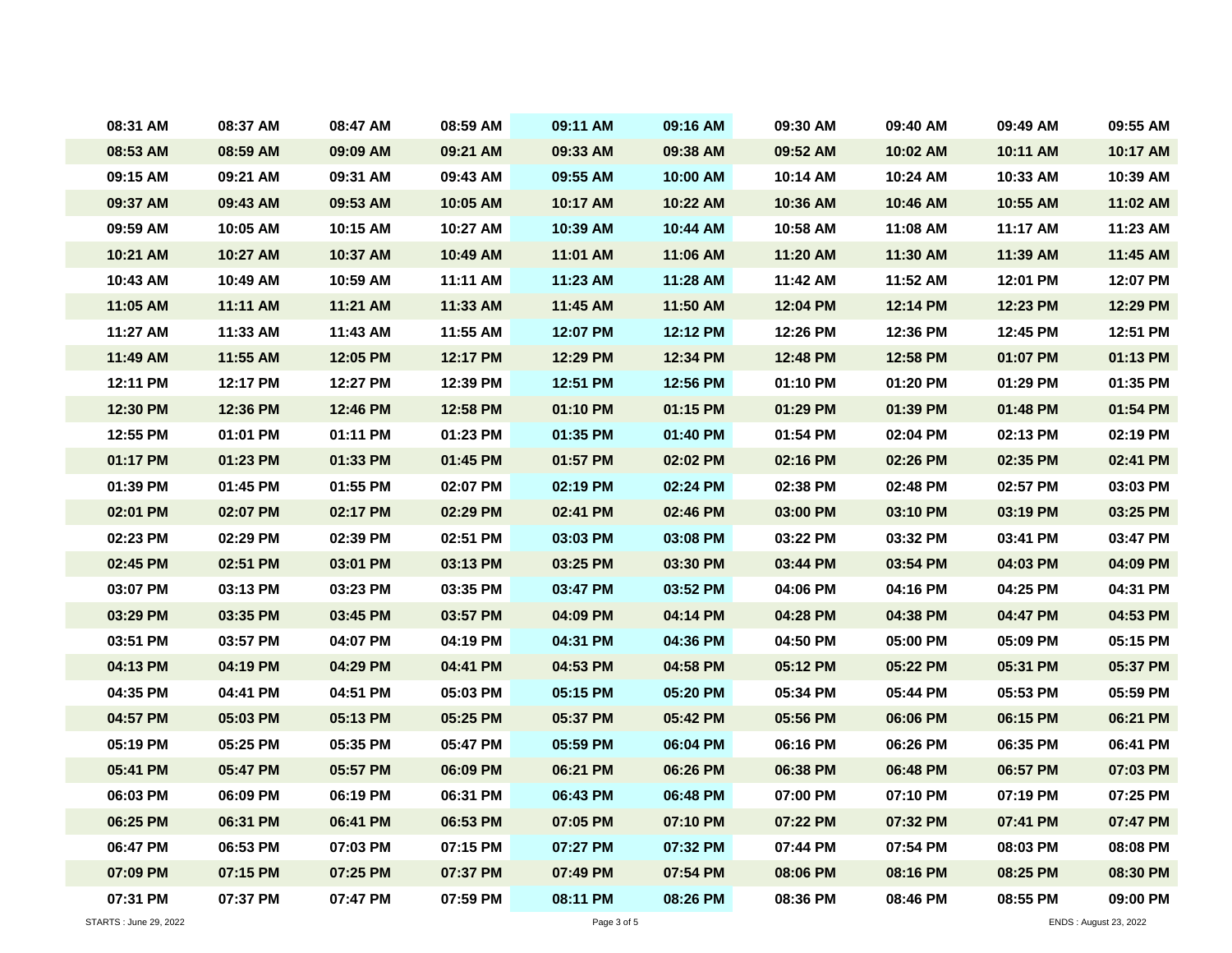| 07:53 PM | 07:59 PM | 08:09 PM | 08:19 PM | 08:29 PM |          |          |          |          |          |
|----------|----------|----------|----------|----------|----------|----------|----------|----------|----------|
| 08:15 PM | 08:21 PM | 08:31 PM | 08:41 PM | 08:51 PM | 08:54 PM | 09:04 PM | 09:14 PM | 09:23 PM | 09:28 PM |
| 08:40 PM | 08:46 PM | 08:56 PM | 09:06 PM | 09:16 PM |          |          |          |          |          |
| 09:00 PM | 09:06 PM | 09:16 PM | 09:26 PM | 09:36 PM |          |          |          |          |          |
| 09:30 PM | 09:36 PM | 09:46 PM | 09:56 PM | 10:06 PM |          |          |          |          |          |
|          |          |          |          |          |          |          |          |          |          |

## **ROUTE # 31A CHANCERY STREET - CITY (SUNDAY)**

| <b>Chancery</b> | <b>M/BROOK</b> | <b>Duhaney</b> | <b>Three</b>  | <b>City</b>   | <b>City</b>   | <b>Three</b>  | <b>Duhaney</b> | <b>M/BROOK</b> | <b>Chancery</b> |
|-----------------|----------------|----------------|---------------|---------------|---------------|---------------|----------------|----------------|-----------------|
| <b>Street</b>   | <b>Estate</b>  | <b>Park</b>    | <b>Miles</b>  |               |               | <b>Miles</b>  | <b>Park</b>    | <b>Estate</b>  | <b>Street</b>   |
| <b>Depart</b>   | <b>Depart</b>  | <b>Depart</b>  | <b>Depart</b> | <b>Arrive</b> | <b>Depart</b> | <b>Depart</b> | <b>Depart</b>  | <b>Depart</b>  | <b>Arrive</b>   |
| 06:00 AM        | 06:06 AM       | 06:13 AM       | 06:24 AM      | 06:36 AM      | 06:45 AM      | 06:56 AM      | 07:07 AM       | 07:14 AM       | 07:21 AM        |
| 06:45 AM        | 06:51 AM       | 06:58 AM       | 07:09 AM      | 07:21 AM      | 07:30 AM      | 07:42 AM      | 07:53 AM       | 08:00 AM       | 08:06 AM        |
| 07:30 AM        | 07:36 AM       | 07:43 AM       | 07:54 AM      | 08:06 AM      | 08:15 AM      | 08:27 AM      | 08:38 AM       | 08:45 AM       | 08:51 AM        |
| 08:15 AM        | 08:21 AM       | 08:28 AM       | 08:39 AM      | 08:51 AM      | 09:00 AM      | 09:12 AM      | 09:23 AM       | 09:30 AM       | 09:36 AM        |
| 09:00 AM        | 09:06 AM       | 09:13 AM       | 09:24 AM      | 09:36 AM      | 09:45 AM      | 09:57 AM      | 10:08 AM       | 10:15 AM       | 10:21 AM        |
| 09:45 AM        | 09:51 AM       | 09:58 AM       | 10:09 AM      | 10:21 AM      | 10:30 AM      | 10:42 AM      | 10:53 AM       | 11:00 AM       | 11:06 AM        |
| 10:30 AM        | 10:36 AM       | 10:43 AM       | 10:54 AM      | 11:06 AM      | 11:15 AM      | 11:27 AM      | 11:38 AM       | 11:45 AM       | 11:51 AM        |
| 11:15 AM        | 11:21 AM       | 11:28 AM       | 11:39 AM      | 11:51 AM      | 12:00 PM      | 12:12 PM      | 12:23 PM       | 12:30 PM       | 12:36 PM        |
| 12:00 PM        | 12:06 PM       | 12:13 PM       | 12:24 PM      | 12:36 PM      | 12:45 PM      | 12:57 PM      | 01:08 PM       | 01:15 PM       | 01:21 PM        |
| 12:45 PM        | 12:51 PM       | 12:58 PM       | 01:09 PM      | 01:21 PM      | 01:30 PM      | 01:42 PM      | 01:53 PM       | 02:00 PM       | 02:06 PM        |
| 01:30 PM        | 01:36 PM       | 01:43 PM       | 01:54 PM      | 02:06 PM      | 02:15 PM      | 02:27 PM      | 02:38 PM       | 02:45 PM       | 02:51 PM        |
| 02:15 PM        | 02:21 PM       | 02:28 PM       | 02:39 PM      | 02:51 PM      | 03:00 PM      | 03:12 PM      | 03:23 PM       | 03:30 PM       | 03:36 PM        |
| 03:00 PM        | 03:06 PM       | 03:13 PM       | 03:24 PM      | 03:36 PM      | 03:45 PM      | 03:57 PM      | 04:08 PM       | 04:15 PM       | 04:21 PM        |
| 03:45 PM        | 03:51 PM       | 03:58 PM       | 04:09 PM      | 04:21 PM      | 04:30 PM      | 04:42 PM      | 04:53 PM       | 05:00 PM       | 05:06 PM        |
| 04:30 PM        | 04:36 PM       | 04:43 PM       | 04:54 PM      | 05:06 PM      | 05:15 PM      | 05:27 PM      | 05:38 PM       | 05:45 PM       | 05:51 PM        |
| 05:15 PM        | 05:21 PM       | 05:28 PM       | 05:39 PM      | 05:51 PM      | 06:00 PM      | 06:12 PM      | 06:23 PM       | 06:30 PM       | 06:36 PM        |
| 06:00 PM        | 06:06 PM       | 06:13 PM       | 06:24 PM      | 06:36 PM      | 06:45 PM      | 06:57 PM      | 07:08 PM       | 07:15 PM       | 07:21 PM        |
| 06:45 PM        | 06:51 PM       | 06:58 PM       | 07:09 PM      | 07:21 PM      | 07:30 PM      | 07:42 PM      | 07:53 PM       | 08:00 PM       | 08:06 PM        |
| 07:30 PM        | 07:36 PM       | 07:43 PM       | 07:54 PM      | 08:06 PM      | 08:15 PM      | 08:27 PM      | 08:38 PM       | 08:45 PM       | 08:51 PM        |
| 08:15 PM        | 08:21 PM       | 08:28 PM       | 08:39 PM      | 08:51 PM      | 09:10 PM      | 09:22 PM      | 09:33 PM       | 09:40 PM       | 09:46 PM        |
| 09:00 PM        | 09:06 PM       | 09:13 PM       | 09:24 PM      | 09:36 PM      |               |               |                |                |                 |